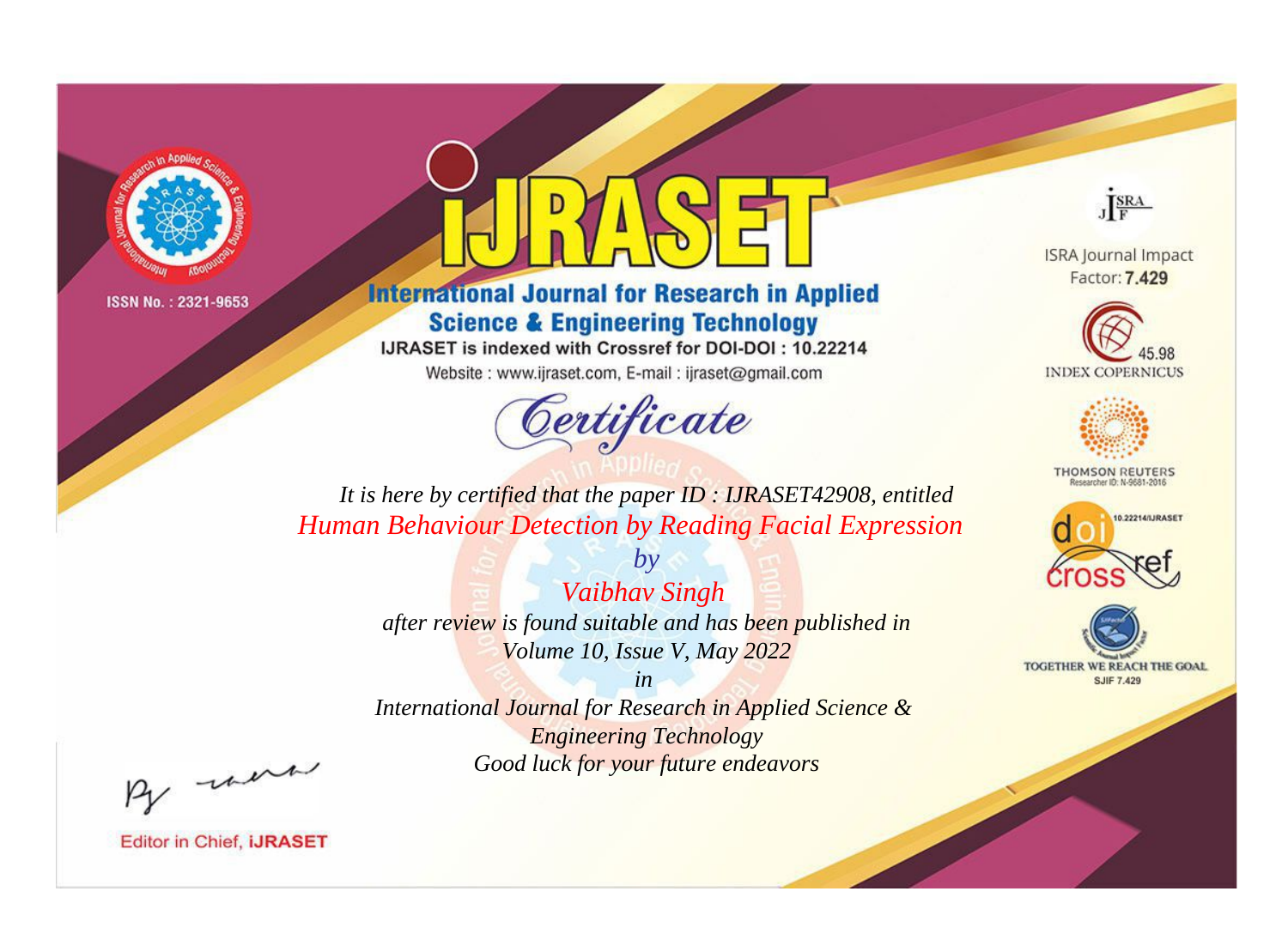

# **International Journal for Research in Applied Science & Engineering Technology**

IJRASET is indexed with Crossref for DOI-DOI: 10.22214

Website: www.ijraset.com, E-mail: ijraset@gmail.com



JERA

**ISRA Journal Impact** Factor: 7.429





**THOMSON REUTERS** 



TOGETHER WE REACH THE GOAL **SJIF 7.429** 

*It is here by certified that the paper ID : IJRASET42908, entitled Human Behaviour Detection by Reading Facial Expression*

> *by Arjun Chauhan after review is found suitable and has been published in Volume 10, Issue V, May 2022*

> > *in*

*International Journal for Research in Applied Science & Engineering Technology Good luck for your future endeavors*

By morn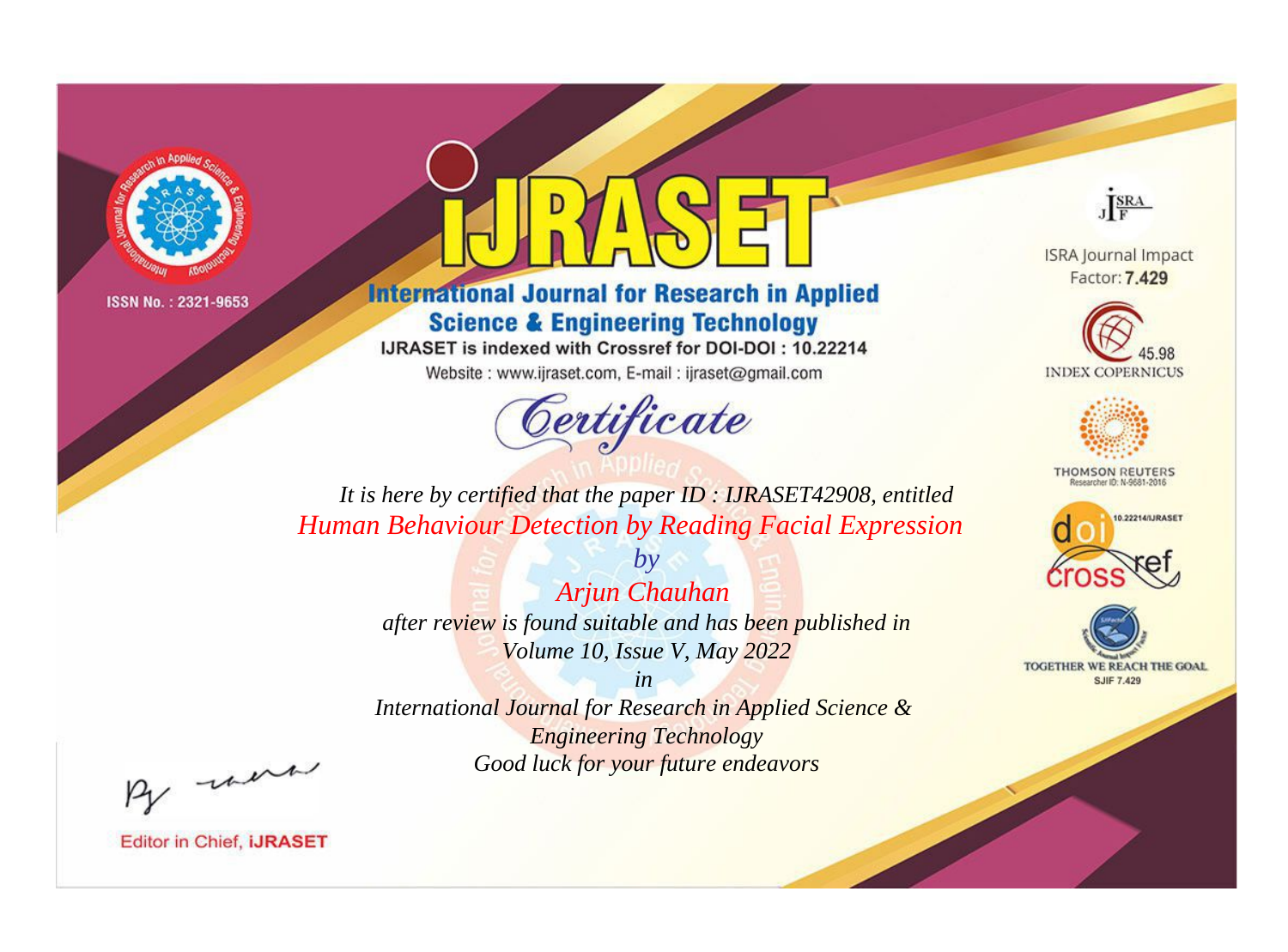

# **International Journal for Research in Applied Science & Engineering Technology**

IJRASET is indexed with Crossref for DOI-DOI: 10.22214

Website: www.ijraset.com, E-mail: ijraset@gmail.com



JERA

**ISRA Journal Impact** Factor: 7.429





**THOMSON REUTERS** 



TOGETHER WE REACH THE GOAL **SJIF 7.429** 

*It is here by certified that the paper ID : IJRASET42908, entitled Human Behaviour Detection by Reading Facial Expression*

> *Aryan after review is found suitable and has been published in Volume 10, Issue V, May 2022*

*by*

*in* 

*International Journal for Research in Applied Science & Engineering Technology Good luck for your future endeavors*

By morn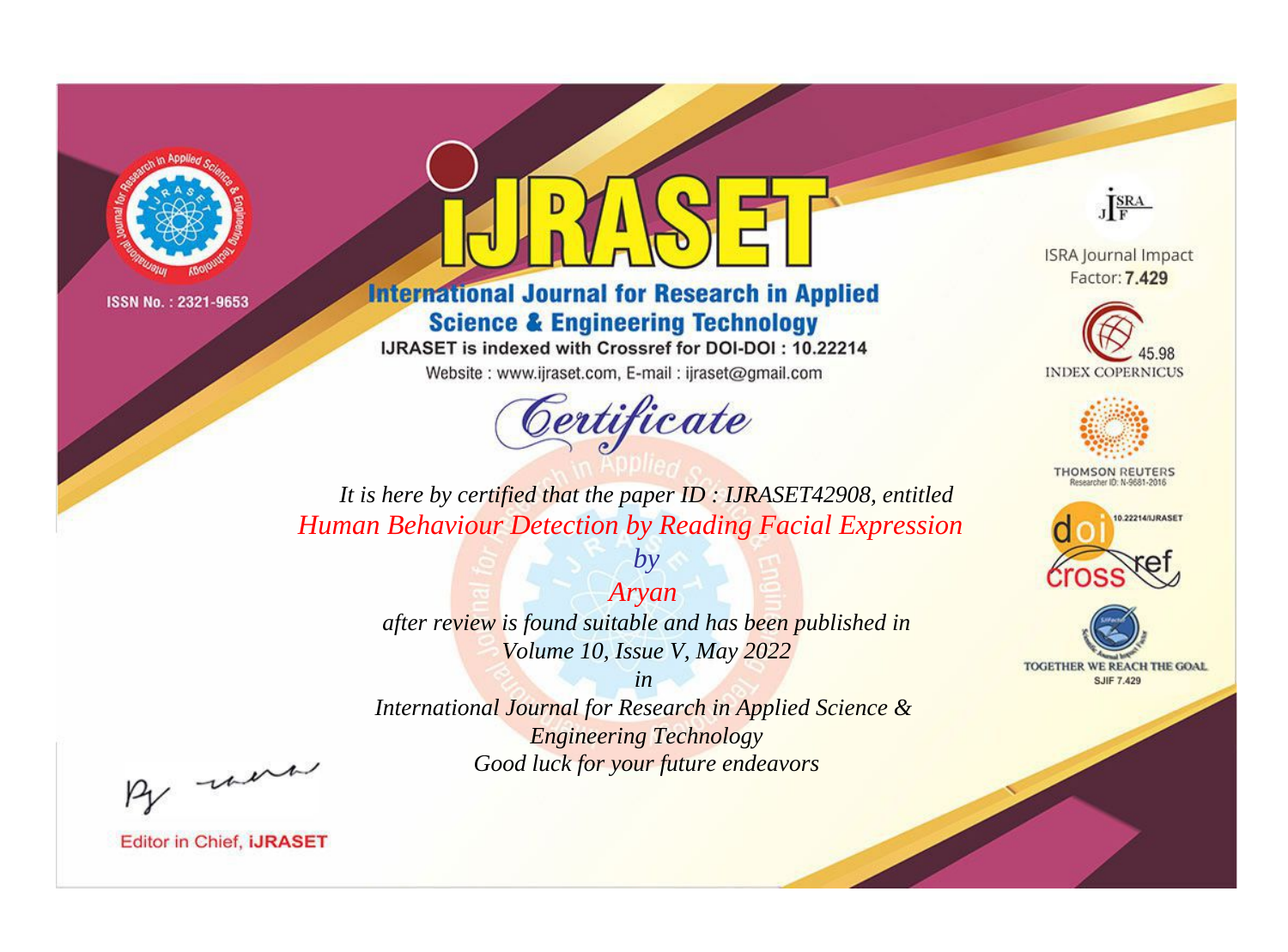

# **International Journal for Research in Applied Science & Engineering Technology**

IJRASET is indexed with Crossref for DOI-DOI: 10.22214

Website: www.ijraset.com, E-mail: ijraset@gmail.com



JERA

**ISRA Journal Impact** Factor: 7.429





**THOMSON REUTERS** 



TOGETHER WE REACH THE GOAL **SJIF 7.429** 

*It is here by certified that the paper ID : IJRASET42908, entitled Human Behaviour Detection by Reading Facial Expression*

> *Arpit Tyagi after review is found suitable and has been published in Volume 10, Issue V, May 2022*

*by*

*in* 

*International Journal for Research in Applied Science & Engineering Technology Good luck for your future endeavors*

By morn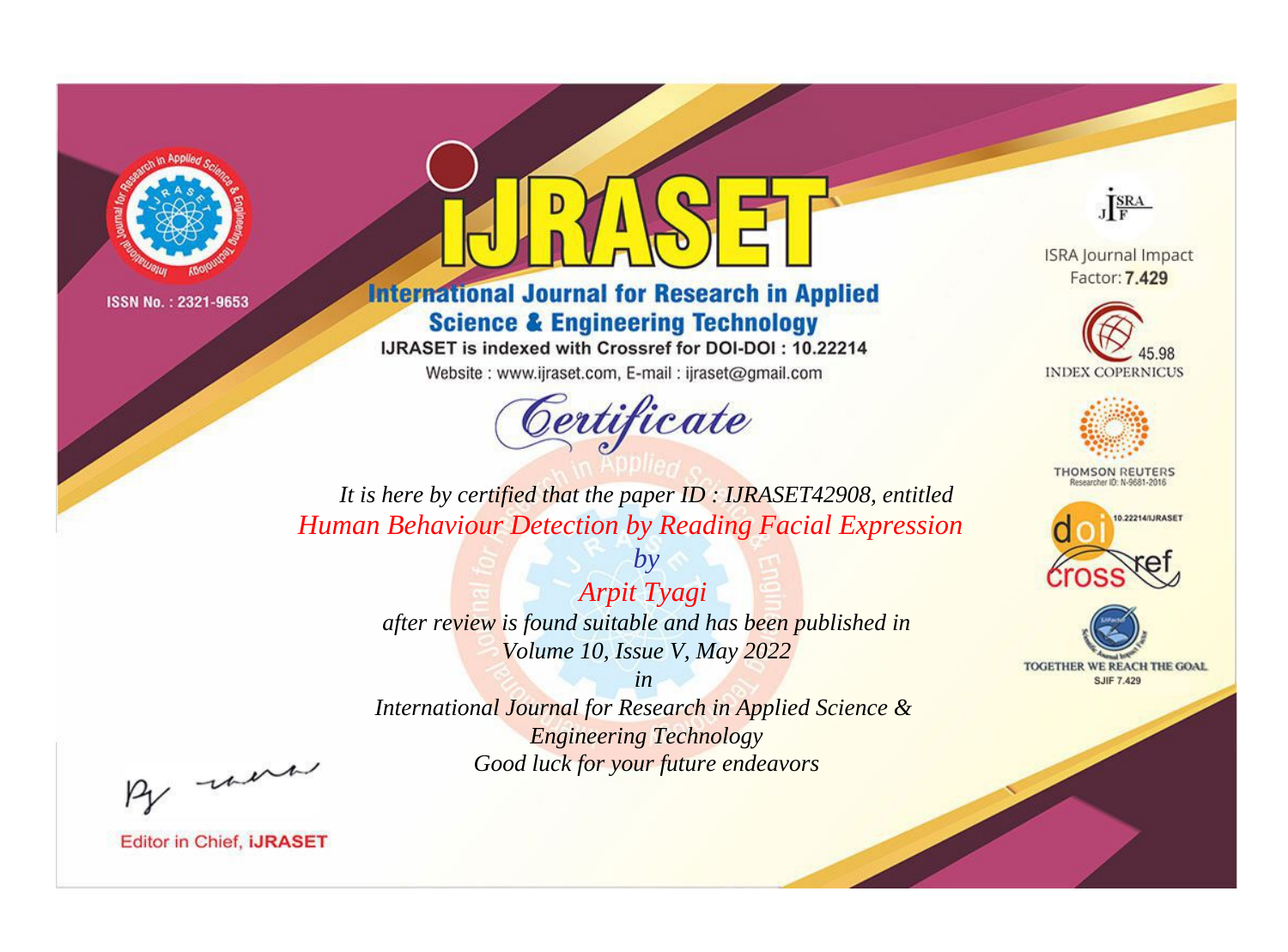

# **International Journal for Research in Applied Science & Engineering Technology**

IJRASET is indexed with Crossref for DOI-DOI: 10.22214

Website: www.ijraset.com, E-mail: ijraset@gmail.com



JERA

**ISRA Journal Impact** Factor: 7.429





**THOMSON REUTERS** 



TOGETHER WE REACH THE GOAL **SJIF 7.429** 

*It is here by certified that the paper ID : IJRASET42908, entitled Human Behaviour Detection by Reading Facial Expression*

> *by Dr. Vimal Kumar after review is found suitable and has been published in Volume 10, Issue V, May 2022*

> > *in*

*International Journal for Research in Applied Science & Engineering Technology Good luck for your future endeavors*

By morn